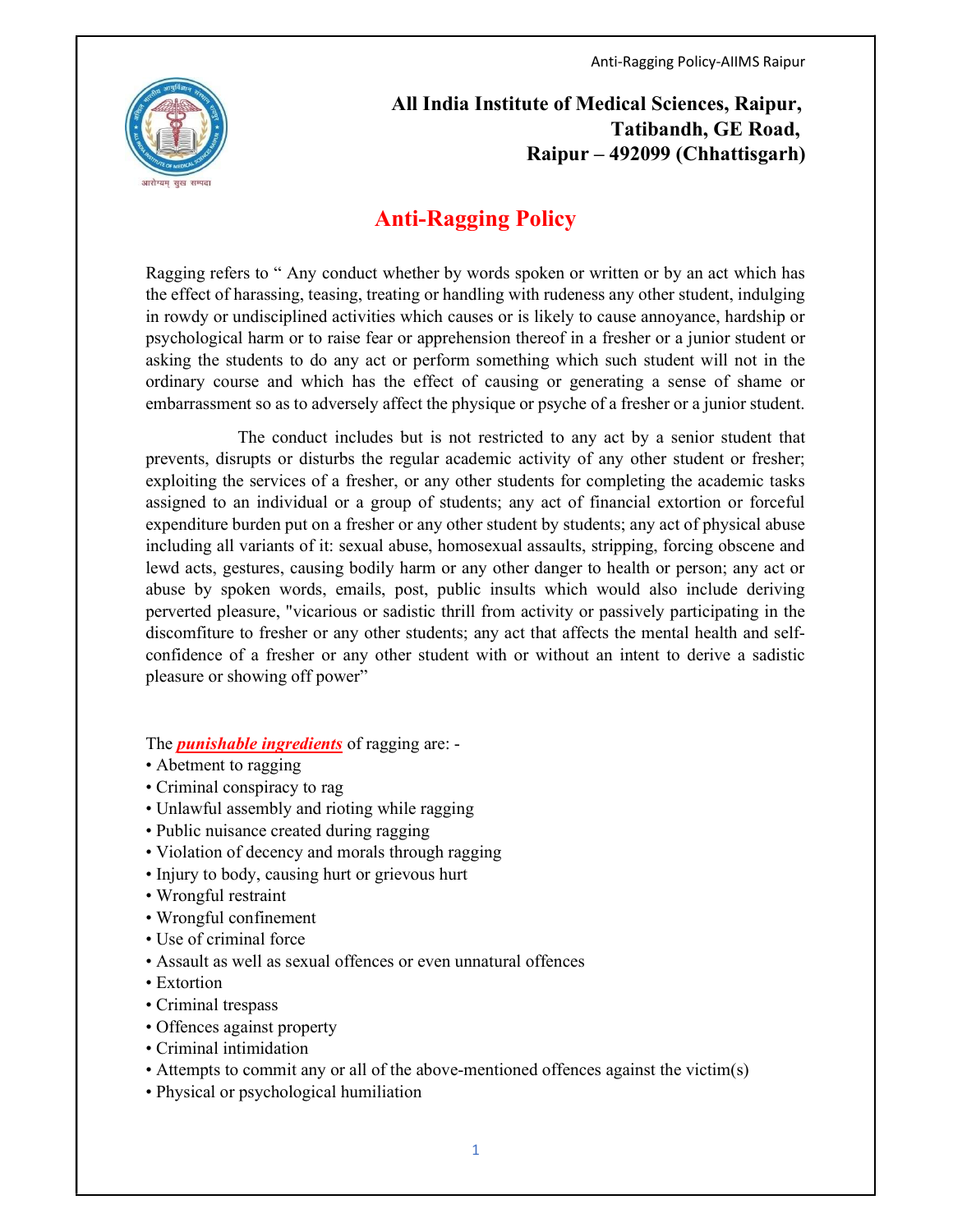## Anti- Ragging Measures

Ragging in all forms is totally banned in the entire AIIMS Raipur campus including departments, library, academic & non-academic locations (residential, sports area, canteen, etc.). AIIMS Raipur strictly follows ZERO TOLERANCE FOR RAGGING.

## The following measures are being undertaken to curb the menace of ragging in this campus:

1. Fresh batch students would be provided with security (escorts) to reach classrooms from their respective hostels and back to hostel after the classes are over.

2. During all events of interaction of batches in the campus (such as during celebration, functions, sports or other co-curricular & extracurricular activities) teachers/wardens/security personnel would be appointed to keep vigilance on students' activities.

3. No senior student would be permitted to meet fresh batch students in their hostels without permission of warden. Security officers to be vigilant round clock.

4. Faculty/Teachers of corresponding departments would ensure that all students come and leave together in their departmental (teaching) activity. If any student is held in department by a teacher for some reason, it is his/her responsibility to ensure that the student reaches hostel safely.

5. During any occasion of stay in college premises other than stipulated teaching hours (for rehearsal, preparation of an event etc), a fresh batch student shall not be permitted to stay in absence of faculty/teachers.

6. General code of conduct of hostel would be strictly followed.

7. All teaching and non-teaching staffs have to submit undertaking for curbing the menace of ragging in this campus

8. Freshers who do not report the incidents of ragging, either as victims or as witnesses, would be punished suitably.

9. Depending upon the nature and gravity of the offence as established by the Anti-Ragging Committee of the institution, the possible punishments for those found guilty of ragging at the institution level shall be any one or any combination of the following:

- Suspension from attending classes and academic privileges.
- Withholding/withdrawing scholarship/ fellowship and other benefits
- Debarring from appearing in any test/ examination or other evaluation Process.
- Withholding results
- Debarring from representing the institution in any regional, national or international meet, tournament, youth festival, etc.
- Suspension/ expulsion from the hostel
- Cancellation of admission.
- Rustication from the institution for period ranging from 1 to 4 semesters
- Expulsion from the institution and consequent debarring from admission to any other institution for a specific period.
- Collective punishment: When the persons committing or abetting the crime of ragging are not identified, the institution shall resort to collective punishment.